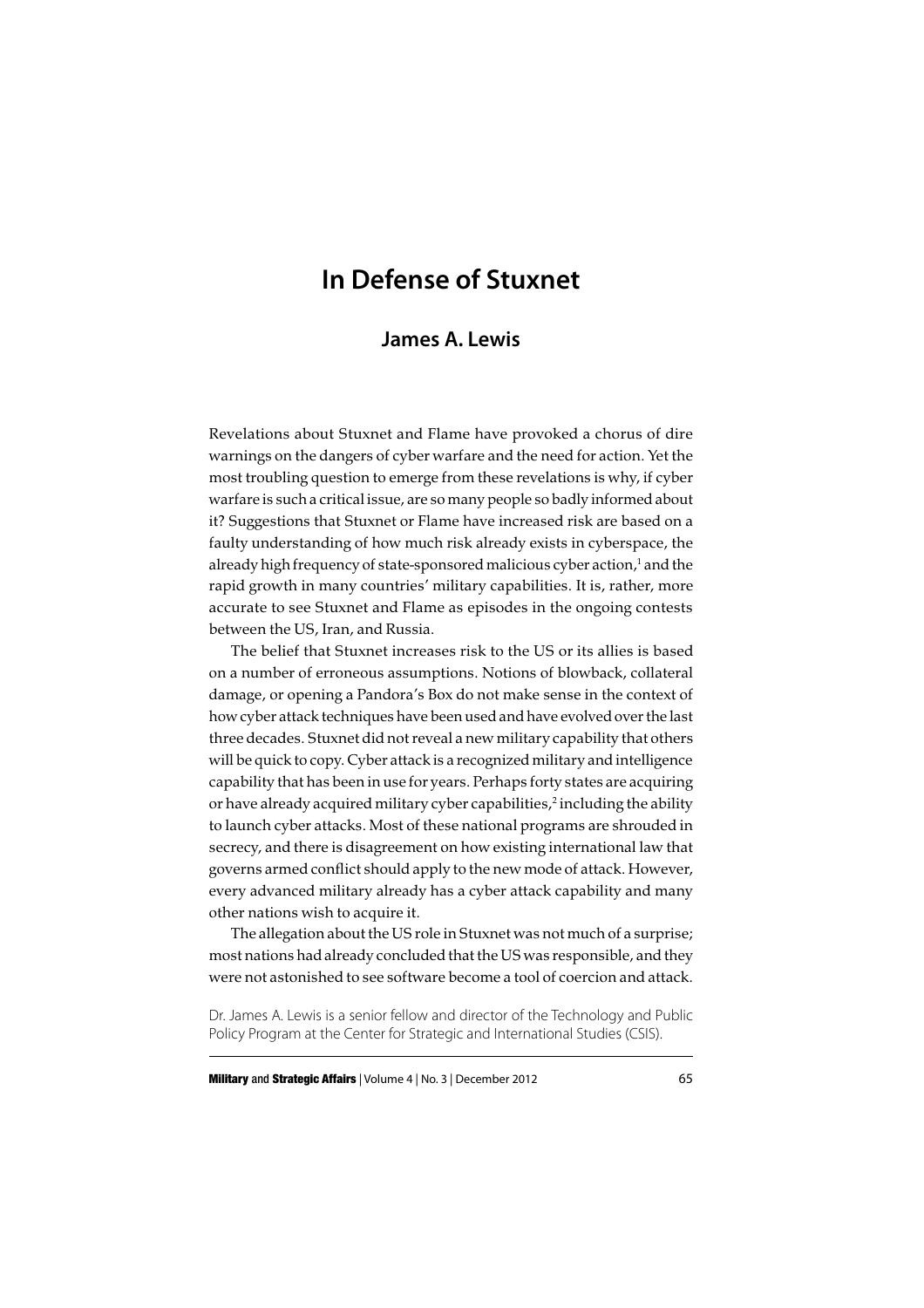The use of cyber techniques as intelligence tools dates back to the 1980s; cyber attack by militaries dates back to the 1990s.<sup>3</sup> The development of offensive cyber techniques has accelerated in this century, when high speed global networks became widely available and the internet moved from being an accessory to being the central infrastructure for economic and governmental activity. Whether it is "network-centric" warfare or "warfare in informatized conditions" (as China puts it), cyber attack is not new to military planners.

## **From Espionage to Attack**

Although Stuxnet and Flame have been hailed as the dawn of cyber war, this is mistaken on several counts. Cyber attack is not new, and while sabotage may involve the use of force, not all acts of sabotage count as an act of war. Calling Stuxnet and Flame cyber war perpetuates the exaggeration and imprecise reasoning by analogy that has dogged inquiry into cyber security from the start. Cyber "attack" offers new tools for coercion, espionage, and attack rather than an unprecedented and unique category of conflict.

The line between espionage and attack in cyberspace is very thin. The network penetration and control necessary for espionage could be used to disrupt critical services. An opponent who can gain controlling access to a network can also disrupt and perhaps destroy. One way to think of cyber attack is as the "weaponization" of signals intelligence, transforming the passive collection of information into active disruption. This means, to put "cyber disarmament" in context, that to ban cyber attack we would also need to ban espionage, an activity that no nation will agree to abandon.

Flame was one of the many intelligence collection programs that are found on the internet. There is public knowledge of a dozen programs like Flame used for cyber espionage. Technology has changed how nations spy on each other and cyber espionage has become a central element of national collection programs. The internet has created what some intelligence officials call a "golden age" for espionage.

This golden age is entering its third decade. In the early 1980s, Russian intelligence services used West German hackers to penetrate US military and research networks and exfiltrate information. Chinese security services have waged a long and successful campaign against the networks of the US and its allies, and have engaged in massive state-sponsored industrial espionage. If Stuxnet pointed towards the US and Israel as the nations with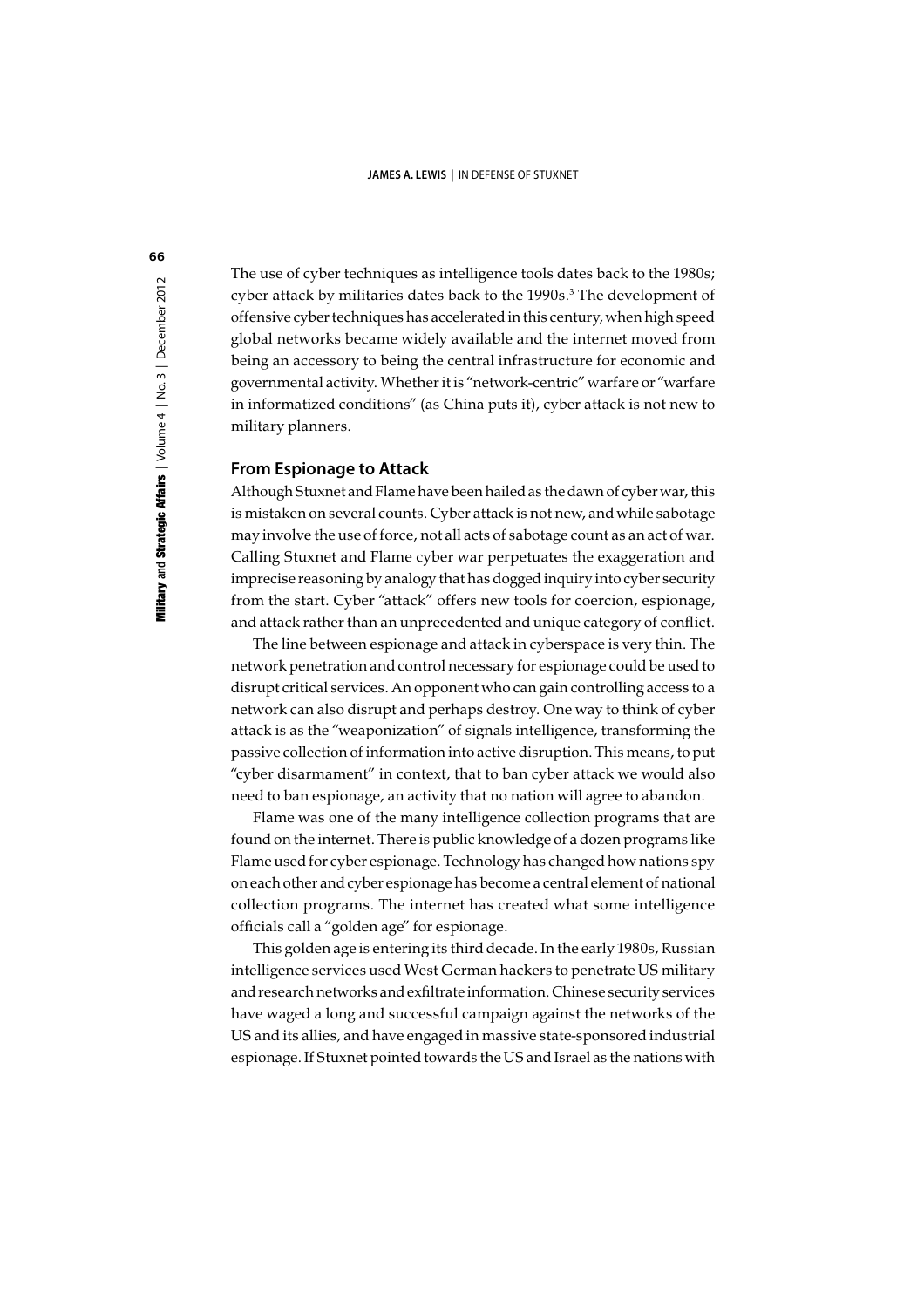the most to gain from disrupting Iran's nuclear effort, what nation would gain the most from spending immense resources to track Tibetan human rights activists? In the last fifteen years, many collection programs like Flame have become public; presumably there are others that are better hidden. For espionage, cyber techniques are in good measure an extension of traditional signals intelligence capabilities, and for China, an extension of the distributed approach using multiple civilian agents seen in Chinese human collection programs.

Both China and Russia use cyber exploits in ways that differ from the cyber activities of Western services in important and potentially destabilizing ways. Both rely on proxies – private hackers acting at the direction of the state for government purposes. Proxies provide an increasingly feeble degree of deniability – does any serious observer believe that China and Russia do not control what happens on their networks – and an advance line of attackers that can shield state actions and, if necessary, be sacrificed to placate other nations. Russian proxies have focused on financial crimes, Chinese proxies on industrial espionage. Both nations provide a degree of training and support to their proxies and insist on one cardinal rule – no hacking against domestic targets. If this rule is observed and if the proxies cooperate in tasks assigned by the state, they are free to act against targets in other nations. Russian proxies were responsible for the exploits against Estonia and Georgia (the latter were precisely coordinated with Russian military plans);<sup>4</sup> Chinese proxies were responsible for the exfiltration of data from many economic and military targets in the US and other nations.

In contrast, neither the US nor its allies use proxies to engage in state sponsored financial crime, and the US does not engage in industrial espionage. US doctrine for the use of cyber techniques as an extension of traditional tools of coercion is different, but certainly not unprecedented.

## **Cyber Attack and the Weaponization of Signals Intelligence**

Capabilities like those contained in Stuxnet reflect years of development and experimentation in how to exploit digital networks to gain military power. Stuxnet had advanced destructive capabilities, as it was designed to affect industrial control systems – specialized computers that run machinery – but it was an extension and refinement of existing software attack techniques. The ability to use software to disrupt industrial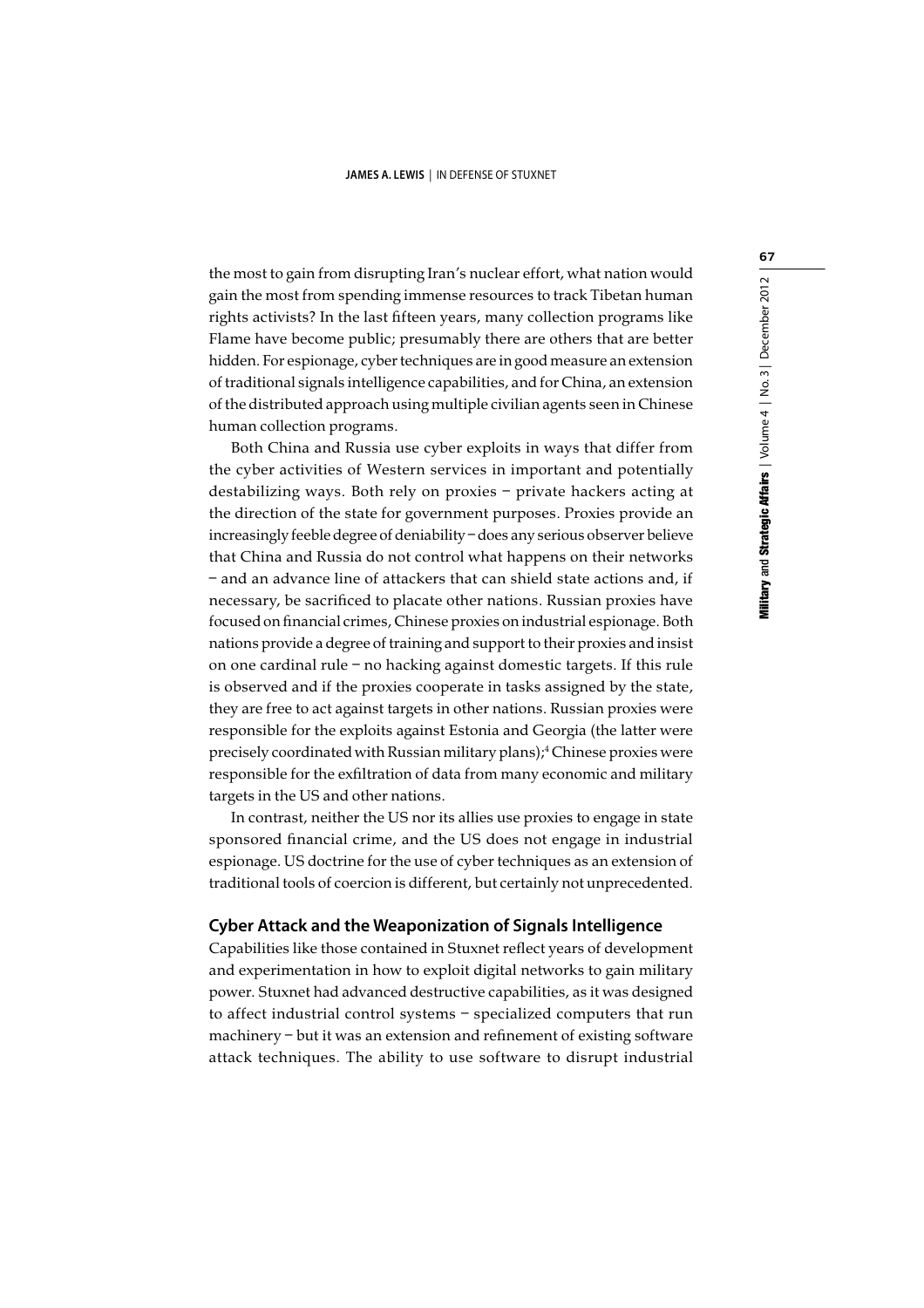control systems and cause physical destruction was demonstrated in a 2005 experiment at Idaho National Labs. Perhaps five nations have this capability – the US, the UK, Israel, Russia, and China - and many other nations are trying to acquire it. In this regard, the US may be primus inter pares, but it has peers (or near peers) when it comes to cyber attack. Stuxnet may be the most advanced such "weapon" (another hallmark of the US), but it is by no means a unique capability.

Cyber attack is another option for military planners. With Stuxnet, for example, planners could weigh the merits and disadvantages of cyber attack, air strike, special operations teams, saboteurs, or missiles. Existing military doctrines have been extended and adapted to the new mode of attack. Nations have created cyber attack capabilities and have developed doctrine and strategies for their use. These national doctrines are not the same in all countries. We are in a period of experimentation as nations evaluate this new military capability and explore how best to use their new cyber capabilities. In addition to Russia's use of cyber "attack" in Estonia and Georgia and alleged Israeli use in Syria, we have seen Russia and China carry out reconnaissance for attacks on US critical infrastructure (according to the head of the US National Security Agency),<sup>5</sup> and probes by Iran against Israel and Gulf states. The US used cyber attacks in the 1990s during the conflict with Serbia and against Iraqi air defenses between Persian Gulf wars.

The US, Russia, China, and others include attacks on critical infrastructure as part of their doctrine for the military use of cyber attack. Publicly available doctrine suggests that each country makes decisions on the use of cyber attack in a manner consistent with planning for the use of other long range weapons – such as the benefits of a strike, the risk of escalation, and the potential for collateral effect. US doctrine shows some parallels to thinking about strategic bombing and the use of aerial bombing to reduce the will and capacity of an opponent to resist while avoiding a prolonged confrontation with its military forces. Russian doctrine pays greater attention to disrupting political stability and military command systems through cyber techniques, and this resembles Soviet doctrine on crippling first strikes against NATO by attacking critical infrastructure. China's doctrine is more opaque, but public discussion has emphasized attacks on infrastructure to disrupt the US ability to intervene in a regional crisis.6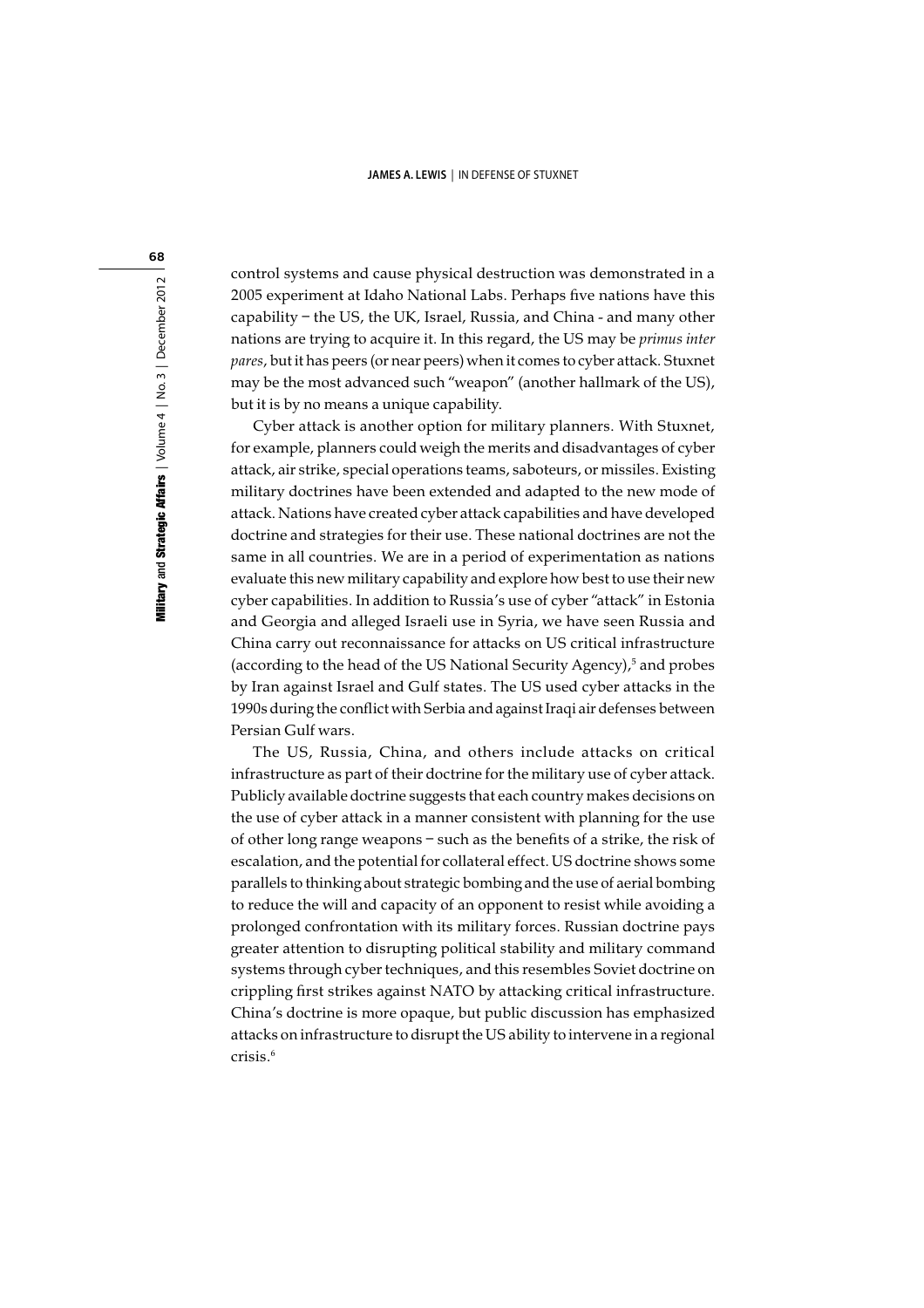Putting cyber attack in the context of military decision making (and assuming that state and non-state actors overall have similar military planning processes) has implications for use of cyber attacks. Nations are no more likely to launch a cyber attack that causes physical damage against the US or its allies after Stuxnet than they were before its discovery, nor are they likely to stop using cyber techniques for espionage and political coercion. We have not seen physically damaging attacks that could cause damage, destruction, or casualties (as opposed to espionage and crime) against the US and its allies from those countries with this capability because they assess the risk of a violent response as too high. This is the same reasoning that keeps them from launching aircraft or missiles against the US. However, international practice and law do not justify the use of force in response to espionage and crime, making the risk of a violent response small and acceptable.

This reluctance to attack may change as other nations with a different tolerance for risk, such as Iran, acquire advanced cyber attack capabilities, or as actors who overestimate their ability to remain covert gain advanced capabilities. What we do not know is how far non-state actors have advanced in their ability to develop similarly destructive techniques. The only indisputable evidence is that to date, we have not seen non-state actors engage in such attacks. This may reflect an absence of motive or of capability, and we cannot estimate how quickly such actors may gain the ability to carry out Stuxnet-like attacks.

To the credit of the designers of Stuxnet, it was carefully written to avoid collateral damage. Other attackers may not be so careful, but this has nothing to do with access to the Stuxnet code. Potential opponents still go through the same calculus of benefit and risk in deciding whether to use force against the US, and they are deterred by the likely US military response using all military assets at its disposal, not just cyber attack. They may now cite Stuxnet as part of any public justification of attack, but this will be an excuse, not part of their decision making. Nations are no more likely to launch a cyber attack against the US or its allies after Stuxnet than they were before its discovery.

How militaries will use the potential of cyber attack has important implications that explain why Stuxnet and Flame did not greatly change matters. Like any weapon, cyber attack has its own characteristics. Cyber attacks can be fast, covert, and contain less political risk in some scenarios.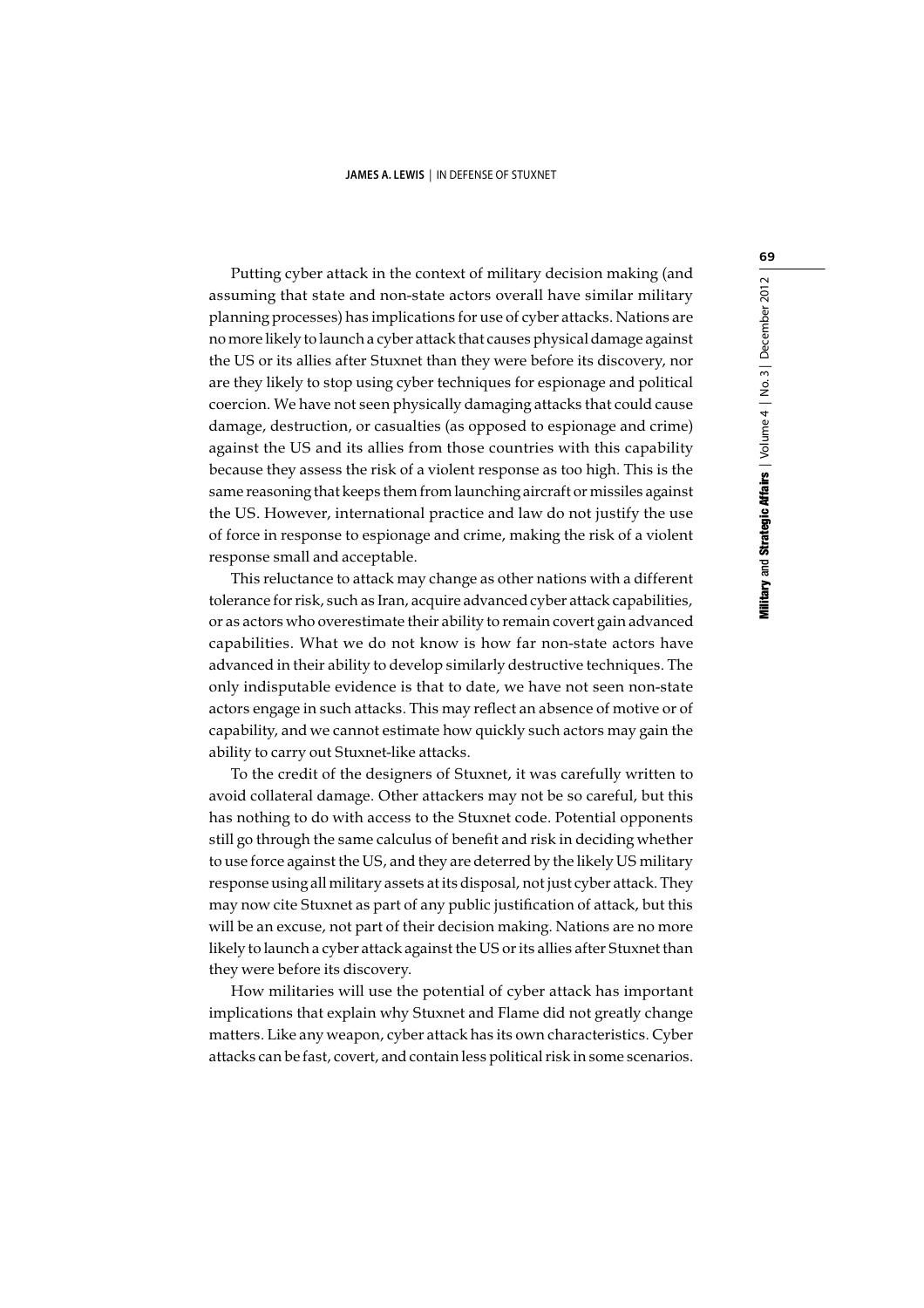Their drawback is a less destructive payload. An attack planner will consider these aspects, and assess the likelihood of a cyber attack achieving the desired effect at lowest "cost" when compared to other modes of attack. In some scenarios, cyber attack is preferable. The alternatives to Stuxnet included sabotage teams, airs strikes, missile strikes, or even occupation of the territory by conventional forces. Even this short list of potions, all of which pose greater risk of friendly losses, turmoil, and escalation, is enough to indicate why cyber attack was preferable

Nations already routinely use "cyber attacks" in ways that serve their needs. Other nations have the ability to carry out an attack like Stuxnet; but their strategies emphasize other goals, and to date, it has not been in their interest to cause physical damage. Russia and China have demonstrated advanced capabilities and could launch Stuxnet-like attacks should such attacks seem useful to them. That cyber conflict before Stuxnet was largely hidden from public view does not mean it was not taking place.

Another erroneous assumption is that Stuxnet was an event like Hiroshima, unleashing a new and uncontrollably destructive military force. But there is no Oppenheimer to chant of Stuxnet, "'Now I am become Death, the destroyer of worlds."7 Despite the apparently tempting desire to compare cyber attack to nuclear weapons, this comparison is fallacious. Even small nuclear weapons have immense destructive power. Cyber attacks do not. They are a support weapon, useful to shape the battlefield in advantageous ways, but their effect is neither massively destructive nor fatal, and they do not pose an existential threat to nations. Cyber attack can be best compared to a missile, offering a fast, long range strike, with greater covertness (perhaps) but a smaller destructive payload. This limited destructive capability does not mean we should welcome the disruption of an artificial financial panic or a blackout that could last weeks, but we must also avoid exaggerating the effect of a cyber attack.<sup>8</sup> Stuxnet called attention to the vulnerability of modern software, but the destructive power of cyber attack is nowhere near that of nuclear weapons or even a sustained assault using kinetic weapons.

## **The Regional Contest**

Stuxnet's code is now publicly available and some worry that it could now be reused by others. This ignores one of the primary limitations of cyber attack. They are usually "single-use" exploits. Once the "zero days"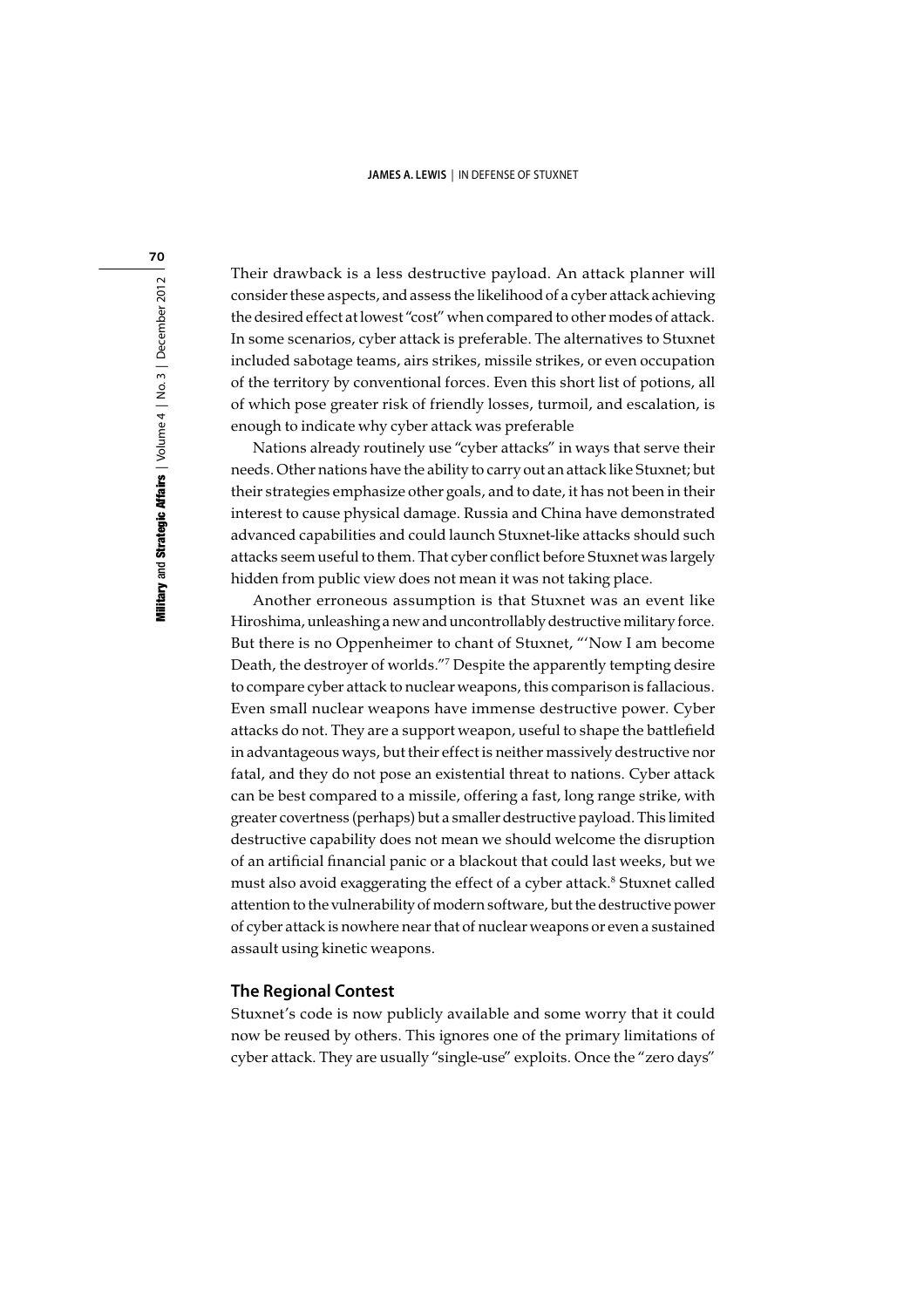and other programming errors in operating systems or industrial control systems are exposed by an attack, they are usually fixed. The publicly available Stuxnet code was part of a larger and more complex exploit that involved a range of espionage techniques. The code was only part of the exploit and by itself insufficient. Stuxnet, if relaunched, would not work. The best evidence of this is that while many systems around the world were infected, only one, in Iran, was damaged.

Iran may seek revenge for Stuxnet, but it was not news to the Iranians that the US and other nations are engaged in covert campaigns aimed at hampering their illicit nuclear weapons program, nor have the Iranians ever been shy about using violence against the US or Israel. Iran is responsible for the deaths of American personnel in Beirut, the Persian Gulf, and Iraq. Stuxnet is another chapter in a covert, sporadic conflict between the US and Iran that has been going on for more then thirty years.

Iran is also not bashful about uttering threats, and makes no secret of its own desire to develop and use cyber attack techniques. Venomous rhetoric against Israel by Iranian leaders may simply be rantings designed for a domestic audience, but this does not excuse them. States bear responsibility for the public remarks of their leaders. Given these threats, and in the context of repeated violations of its international commitments regarding nuclear weapons, to say that a covert action involving the use of software against Iran's nuclear program is inappropriate – an action that produced no casualties or collateral damage – is a strange conclusion.<sup>9</sup>

If we accept that the US was involved in Stuxnet, this is also not a surprise. The US has a history of using covert action against aggressive, non-democratic regimes. The capability was developed in World War II (under the tutelage of the British) and was refined and expanded during the Cold War. But the US has never used covert force against a democratic nation or against a nation that posed no threat to international peace. We can question the US ability to discern threats to peace – there have been many errors, but Iran is not one of them. Covert action is preferable to other military responses in many cases, as it reduces the risk of direct confrontation or expanded conflict. Covert action is a middle ground between acquiescence and open war, another tool for legitimate defense for state use even if it is repugnant to some.

The US justified these interventions on the grounds that it is leading a coalition of nations in defense of democracy – a role thrust upon it by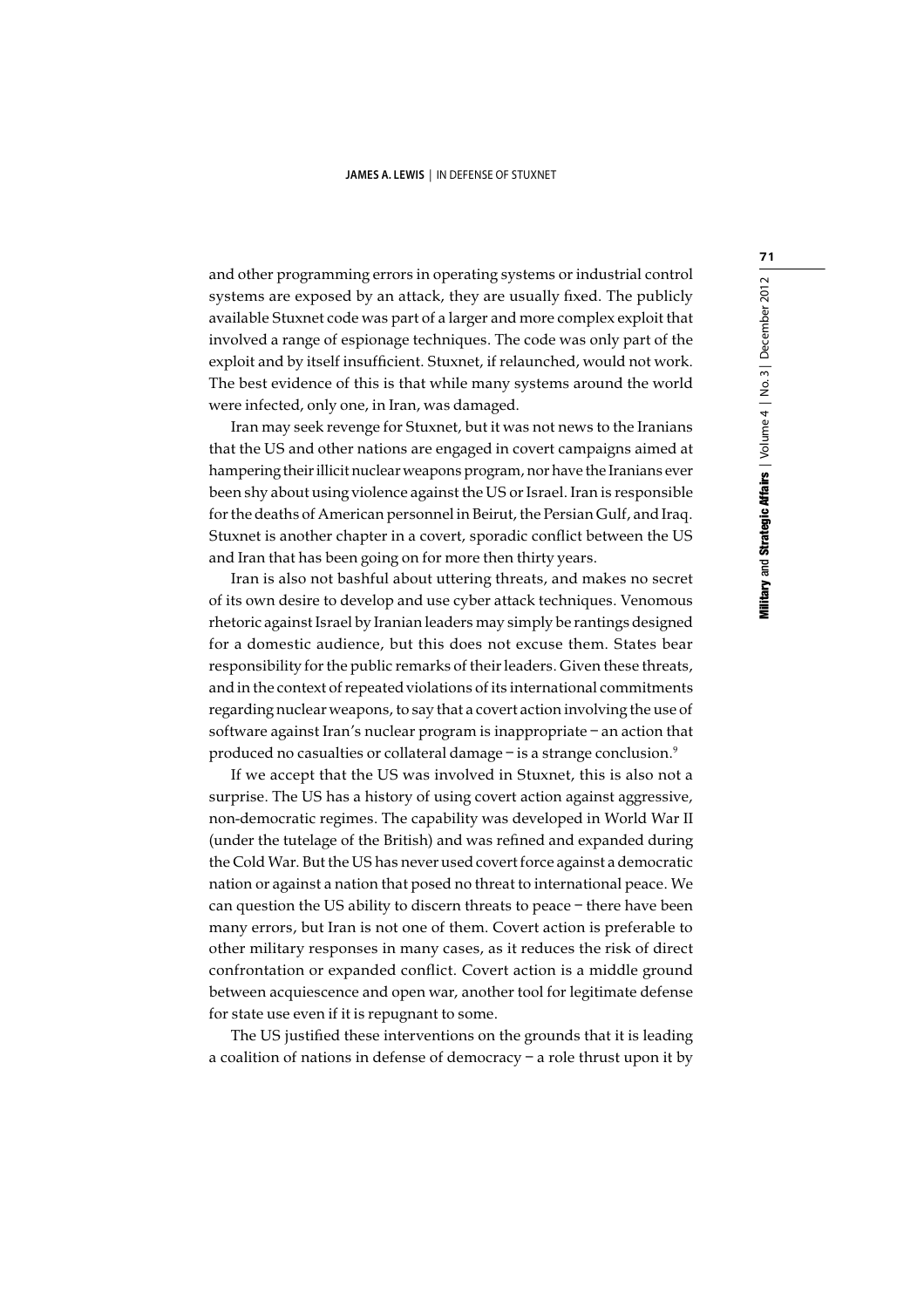World War II and the Cold War. This role was generally accepted by the community of democracies between 1941 and 1990. Even if we do not accept the assertion that the US still leads a coalition of nations in defense of democracy, we can make a strong case that Iran's behavior threatens US security and international peace, justifying active measures in response.

The advantages of Stuxnet are many and the only regret we should feel is that it was discovered prematurely. Launching Stuxnet posed much less political risk than air strikes. There was no collateral damage, no televised images of smoking buildings and weeping civilians, and no downed pilot being marched through the streets of Tehran en route to being tortured. The "weaponized" code cost much less than a single F-16.

## **The Missing Political Context**

The emphasis on cyberwar in the public discussion of Stuxnet and Flame has meant that interesting questions have gone largely unasked. Seeing an opponent "stumble" across a complex, covert operation, especially if this happens more than once, suggests that we should consider explanations other than coincidence. The hypothesis about both Stuxnet and Flame worth exploring is the connection of the revelations to Russia. The revelations about Flame served a larger Russian political agenda on internet governance and cyber security. Putting Stuxnet and Flame in the context of the practice of espionage and covert political action may better explain what occurred than a focus on warfare.

In particular, the way that information about Flame was released is consistent with an effort at political manipulation to win support at upcoming multilateral meetings on internet governance later this year. Russia and others would like the International Telecommunications Union (ITU) to play a larger role in cyber security and internet governance. A greater role for the ITU would undercut any perceived American "hegemony" in cyberspace and perhaps reduce the risk Russia faces from the untrammeled access to information that the internet can provide. Russia may also seek to "stigmatize" the use of cyber attacks and wing support for a treaty banning weapons like Stuxnet in an effort to undermine an area of perceived US military advantage. This is a standard trick in international negotiations, to propose constraints that erode an opponent's capabilities more than your own (similar to the efforts in the 1980s to manipulate nuclear disarmament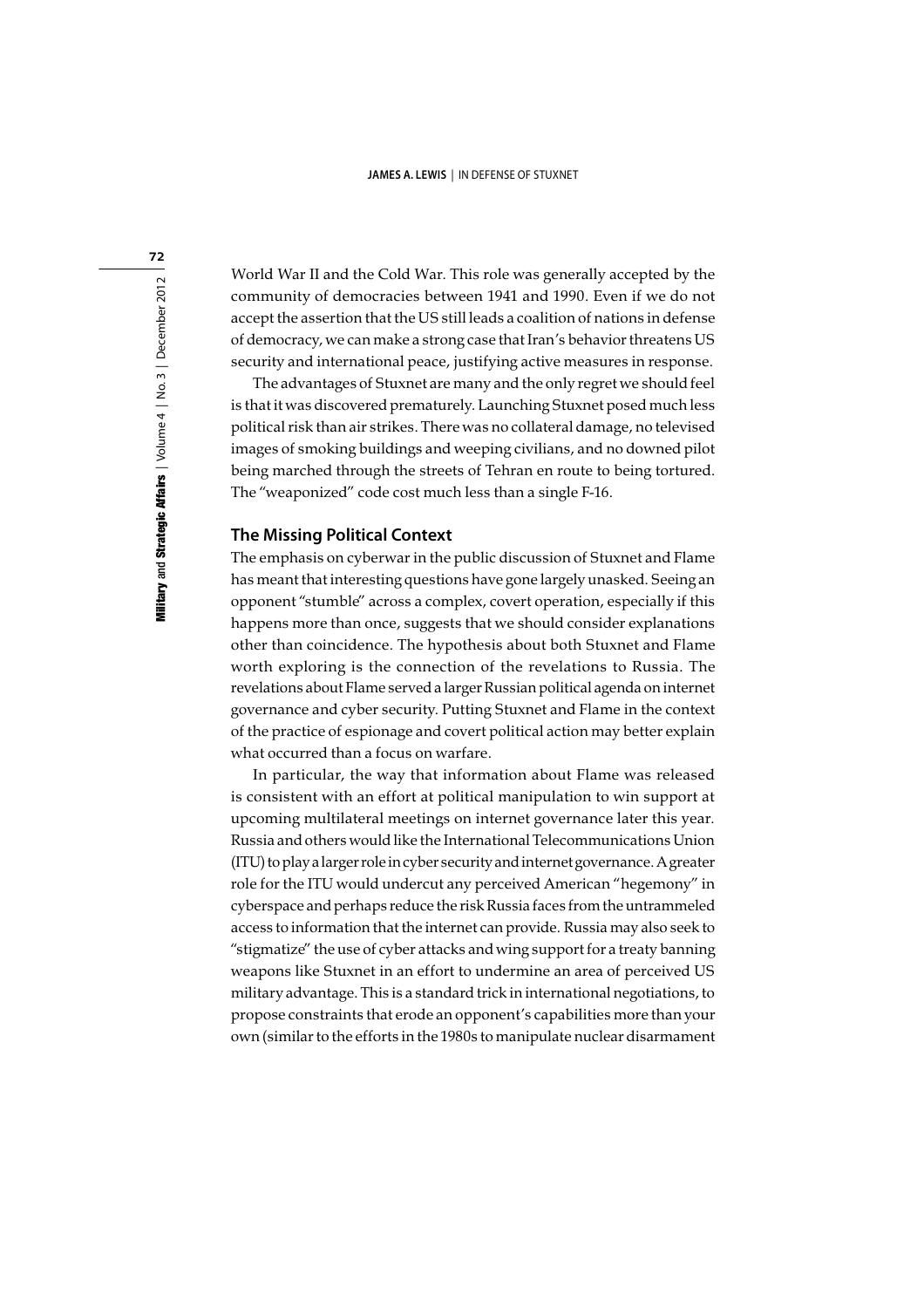in Europe to reduce NATO capabilities more than those of the Warsaw Pact).

There are unusual associations in the entire affair. The Chief Executive Officer of the company that found Flame was an unofficial spokesperson for the Russian government at the 2011 London Cyber Conference. In November 2011, his company and the ITU announced they were forming a partnership to promote global cybersecurity.10 The company says that it found Flame after the ITU asked it, in an unprecedented request, to look at data breaches in the Middle East, on the basis of which the ITU announced a global warning on cyber security, which was also unprecedented.<sup>11</sup> This could be straightforward; an alternate hypothesis which cannot be rejected is that this is a larger political maneuver designed by the Russians to influence opinion in key nations. It is a common intelligence technique to use a proxy to release damaging information about an opponent and Russia relies heavily on proxies in its own cyber espionage practices. These anomalies are suggestive and point to alternative hypotheses, the most plausible being that Western services created Flame to spy on Iran, and that Russia exploited its discovery for political purposes.

In recent years, Russia and China (sometimes acting through the Shanghai Cooperation Organization) have begun to develop an international strategy that would create an internet more accommodating to their interests. They believe that the information dominance of the West is part of a larger strategy of hegemony rather than a reaction to the failure of state-run media. While they can suppress their own citizens, they cannot suppress foreign sources of information. They have invested heavily in censoring technologies but have also sought international agreement to define information as a weapon that must be controlled. The internet creates political pressures not easily controlled by authoritarian regimes that can be a threat to their regimes (how much of a threat is another matter). This larger effort to restrict access to information and undercut the US is the political context for Flame.

At roughly the same time that Flame and Stuxnet were attracting such attention another piece of spyware went largely unremarked. A popular proxy service (which allows internet users to evade government controls) was compromised so that every person who downloaded the proxy program also downloaded malware that provided their user name and machine name and logged all of their keystrokes. The Simurgh malware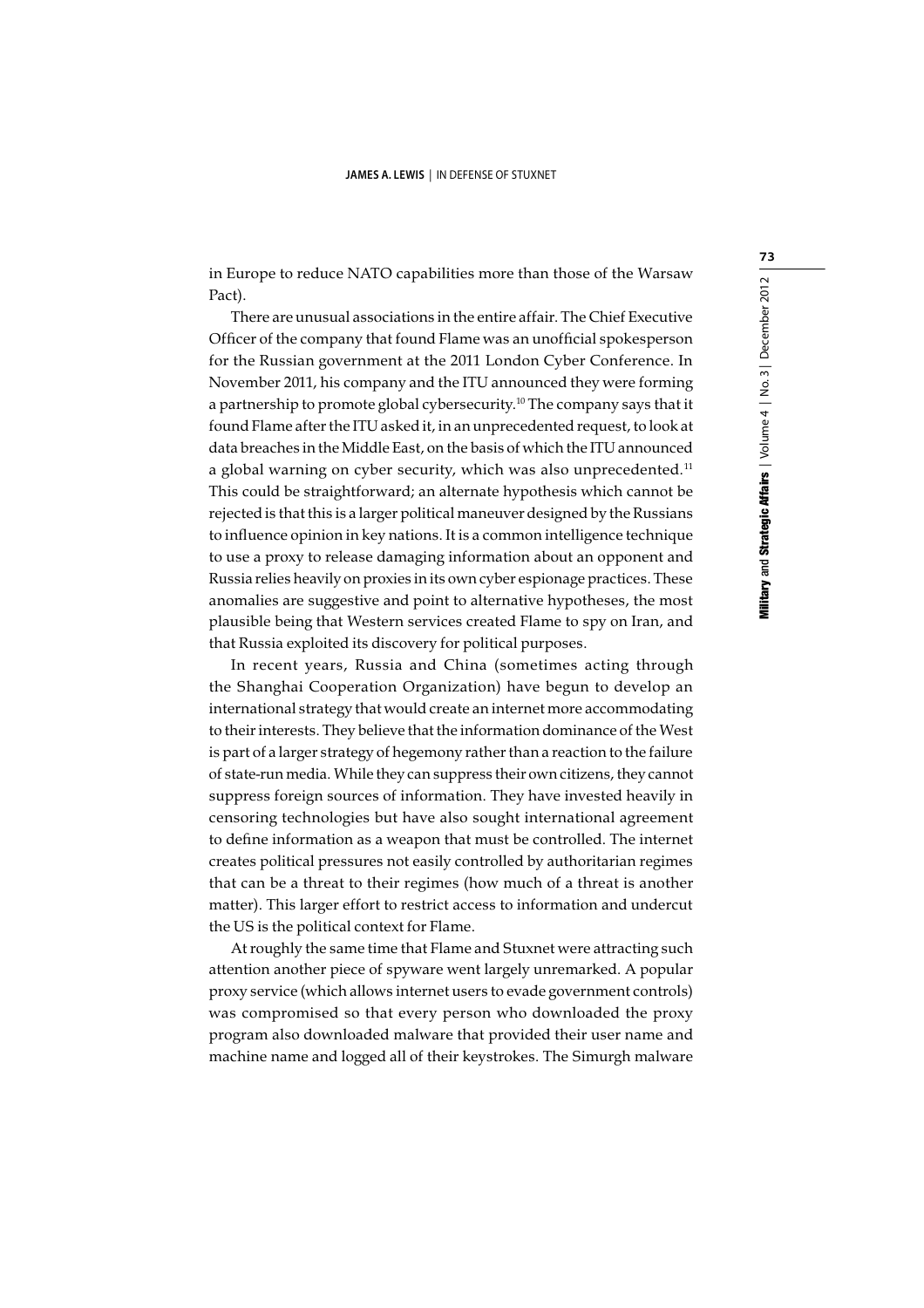affected thousands of people. The researchers at the University of Toronto's Munk School who found it believe it was targeted at Iranian and Syrian dissidents.12 The malware created far greater risk than Flame but was not as loudly trumpeted, nor did the ITU issue a global warning. One possible explanation for this anomaly is that Flame fit a larger political agenda and Simurgh did not.

The relation of Flame to international negotiations on cyber security (and internet governance) provides important background on the multilateral efforts to make cyberspace more secure. One unremarked aspect in the recent public commentary is that the new risk from cyber attack became part of the international security agenda several years ago, when the military and security risks of high speed global connectivity became apparent. Cyberspace, weakly governed and poorly secured, is a now a source of international instability. Nations fear inadvertent escalation into a larger kinetic conflict more than the actual effect of cyber attack, given its limited potential for damage. A serious dialogue on how to reduce risk has been underway at least since the Russian effort to coerce Estonia using cyber techniques in 2007. The "attacks" against Estonia in 2007 posed much greater danger to international stability than Stuxnet, as it threatened to trigger armed conflict between NATO and Russia.

As a result, there are discussions in many official forums on how to reduce risk and increase stability. These include the UN's Group of Government Experts, the Organization for Stability and Cooperation in Europe, the Asian Regional Forum and the London Conference Process. The Organization of American States has held meetings on cyber security. The US, Russia, and China are engaged in bilateral discussions on cybersecurity, and the US has engaged in similar discussions with close allies. To portray Stuxnet and Flame as a grave new danger is more of a rhetorical device to gain negotiating advantage than a serious analysis of international security.

### **Conclusion**

Technologically advanced militaries have created cyber techniques and will make use of them to advance their interests. There is conflict (even if it is not "warfare"). If Stuxnet and Flame point to any risk, it is that a lack of knowledge of the military and negotiating terrain for cyber security and a quasi-superstitious understanding of cyber attack will impede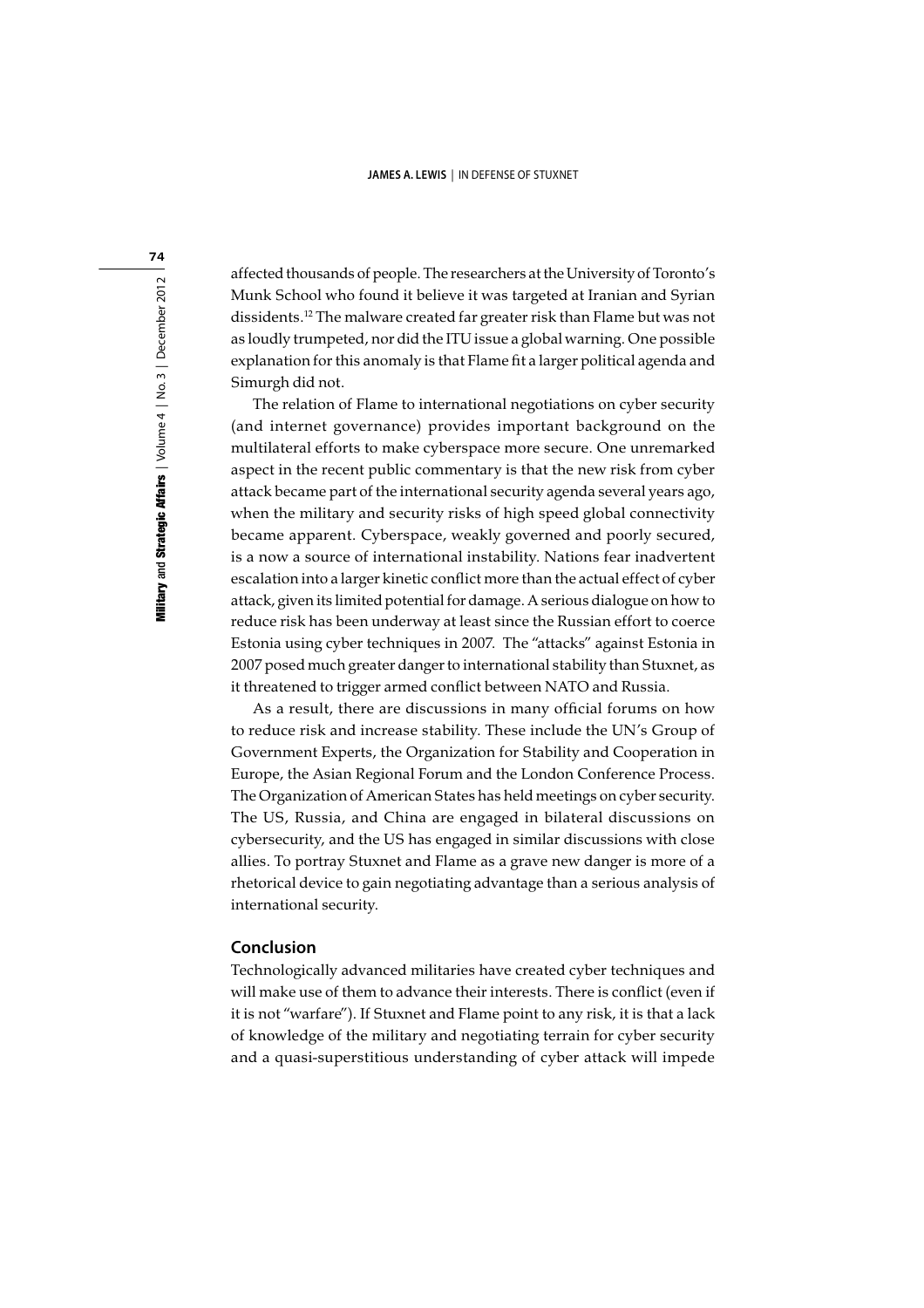efforts to make cyberspace more stable and secure. Stuxnet and Flame were not apocalyptic, not particularly new, and not the dawn of some new era of warfare. Technology has reshaped warfare since the start of the industrial age. We may not like this, but states and armed groups have rarely forsaken a new capability. Nations may reject massively horrific weapons, but everything else will be used. Cyber attack is no different. States will behave as they have always behaved, and simply take advantage of new technologies to achieve their purposes.

### **Notes**

- 1 Malicious cyber action can be defined as software sent over digital networks to illicitly access target computers and execute instructions without the owner's permission.
- 2 James A. Lewis, Katrina Timlin, "Cybersecurity and Cyberwarfare," UNIDIR Resources, 2001, www.unidir.org/pdf/ouvrages/pdf-1-92-9045-011-J-en.pdf.
- 3 Clifford Stoll's The Cuckoo's Egg: Tracking a Spy through the Maze of Computer Espionage (New York: Doubleday, 1989) details Soviet cyber espionage in the 1980s. While there is little public discussion of cyber attacks by the US against Serbia in the 1990s, US officials have provided details in interviews.
- 4 US Cyber Consequences Unit, "Overview by the US CCU of the Cyber Campaign against Georgia," August 2009, http://www.registan.net/wpcontent/uploads/2009/08/US-CCU-Georgia-Cyber-Campaign-Overview. pdf.
- 5 "Militarisation of Cyberspace: How the Global Power Struggle Moved Online," The Guardian, April 2012, http://www.guardian.co.uk/ technology/2012/apr/16/militarisation-of-cyberspace-power-struggle.
- 6 See, for example, Steve DeWeese, Capability of the People's Republic of China to Conduct Cyber Warfare and Computer Network Exploitation, Northrop Grumman, October 2009.
- 7 Robert Oppenheimer, scientific head of the project to develop an atomic bomb, quoted this statement from the Bhagavad Gita at the first successful test.
- 8 "Cyber-like-nuclear" scenarios involve long chains of dubious assumptions about the political effect of attack and the resilience of the target. For a longer discussion, see James Lewis, "Assessing the Risks of Cyber Terrorism, Cyber War and Other Cyber Threats," CSIS, December 2002, http://csis.org/ files/media/csis/pubs/021101\_risks\_of\_cyberterror.pdf.
- 9 See, for example, Robert Wright, "How Obama's Cyberweapons Could Boomerang," The Atlantic, June 2012; Misha Glenny, "We will Rue Stuxnet's Cavalier Deployment," Financial Times, June 2012, http://www.ft.com/cms/ s/0/6b674600-afc7-11e1-a025-00144feabdc0.html#axzz25KCLvt33; or